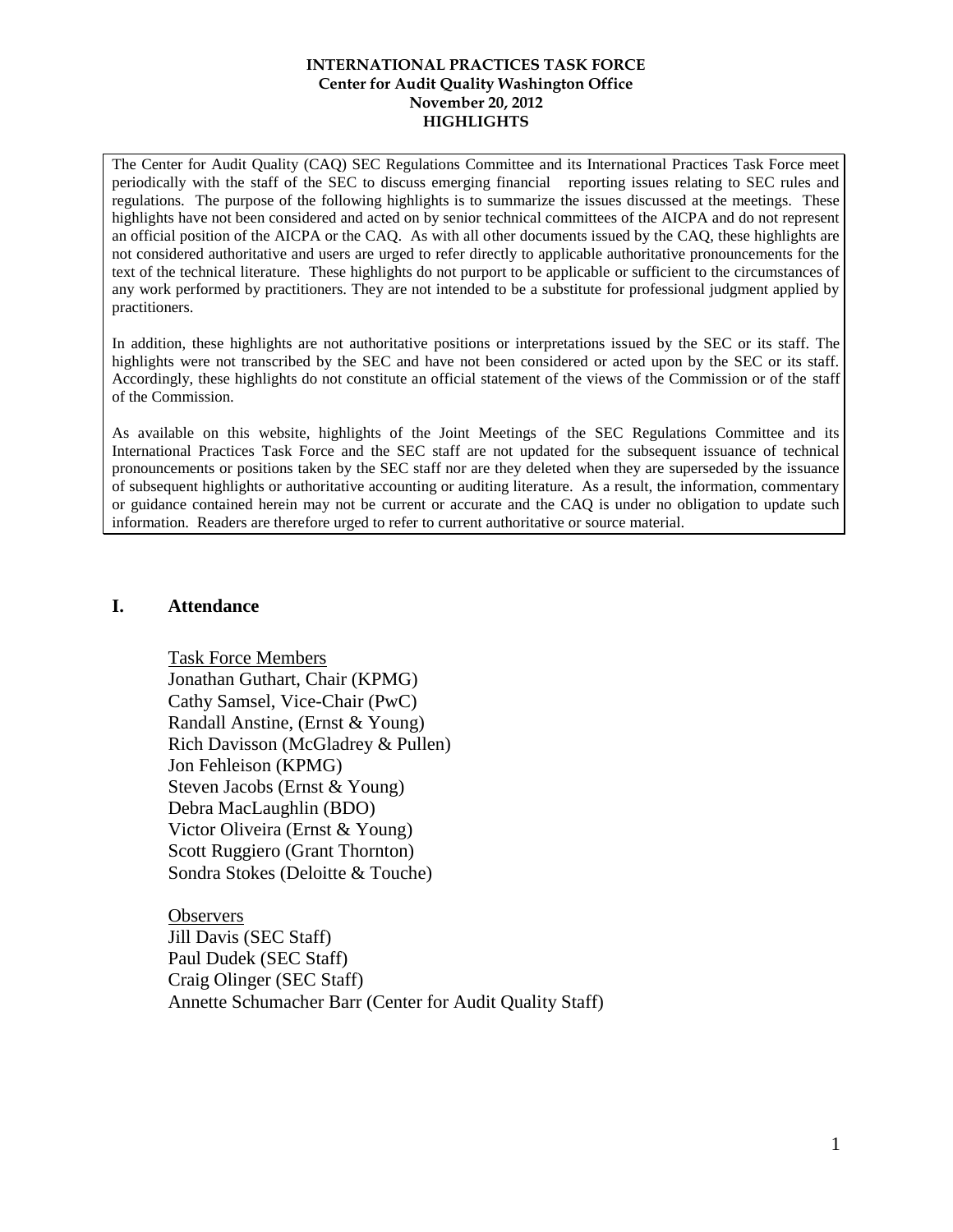# **II. Current Practice Issues**

# **A. Re-application of IFRS 1 –** *First-Time Adoption of International Financial Reporting Standards*

General Instruction G to Form 20-F provides a "one-time accommodation"<sup>1</sup> to foreign private issuers and foreign businesses (as defined in Rule 1.02 (l) of Regulation S-X) upon their initial adoption of International Financial Reporting Standards (IFRS) as issued by the International Accounting Standards Board (IASB) (collectively, IFRS-IASB). Under the accommodation, an eligible foreign private issuer or foreign business may file two years, rather than three years, of audited financial statements in the year of IFRS-IASB adoption. The accommodation also reduces the periods required for MD&A and selected financial information.

In summary, to qualify for the accommodation, pursuant to General Instruction G to Form 20-F, the following is required to be met:  $\tilde{c}$ 

- The company adopts IFRS-IASB for the first time by making an explicit and unreserved statement of compliance with IFRS-IASB; and
- The financial statements are prepared in accordance with IFRS-IASB

The definition of a "first-time adopter" in Form 20-F was consistent with that in IFRS 1 in existence at the time of the final rule.

In May 2012 the IASB issued the *Annual Improvements to IFRSs 2009 – 2011 Cycle*, which contains amendments to IFRS 1. Under the amendments, an entity that has applied IFRS in a previous reporting period, but whose most recent previous annual financial statements were not prepared in accordance with IFRS, may re-adopt IFRS by choosing to either:<sup>3</sup>

- (i) Re-apply IFRS 1, even if the entity applied IFRS 1 in a previous reporting period; or
- (ii) Apply IFRS retrospectively in accordance with IAS 8 *Accounting Policies, Changes in Accounting Estimates and Errors* (i.e., as if it had never stopped applying IFRS) in order to resume reporting under IFRS.

The effective date for the amendments is for annual periods beginning on or after January 1, 2013. Earlier application is permitted.

 $\overline{a}$ 

<sup>&</sup>lt;sup>1</sup> Securities and Exchange Commission, First-Time Application of International Reporting Standards, Release NOS. 33-8567, 34-51535, April 12, 2005, Summary (page 1).

<sup>2</sup> General Instruction G to Form 20-F,  $G(a)(1)$  and  $(G(a)(2)$ .

 $3$  IFRS 1 (2012), paragraph 4A.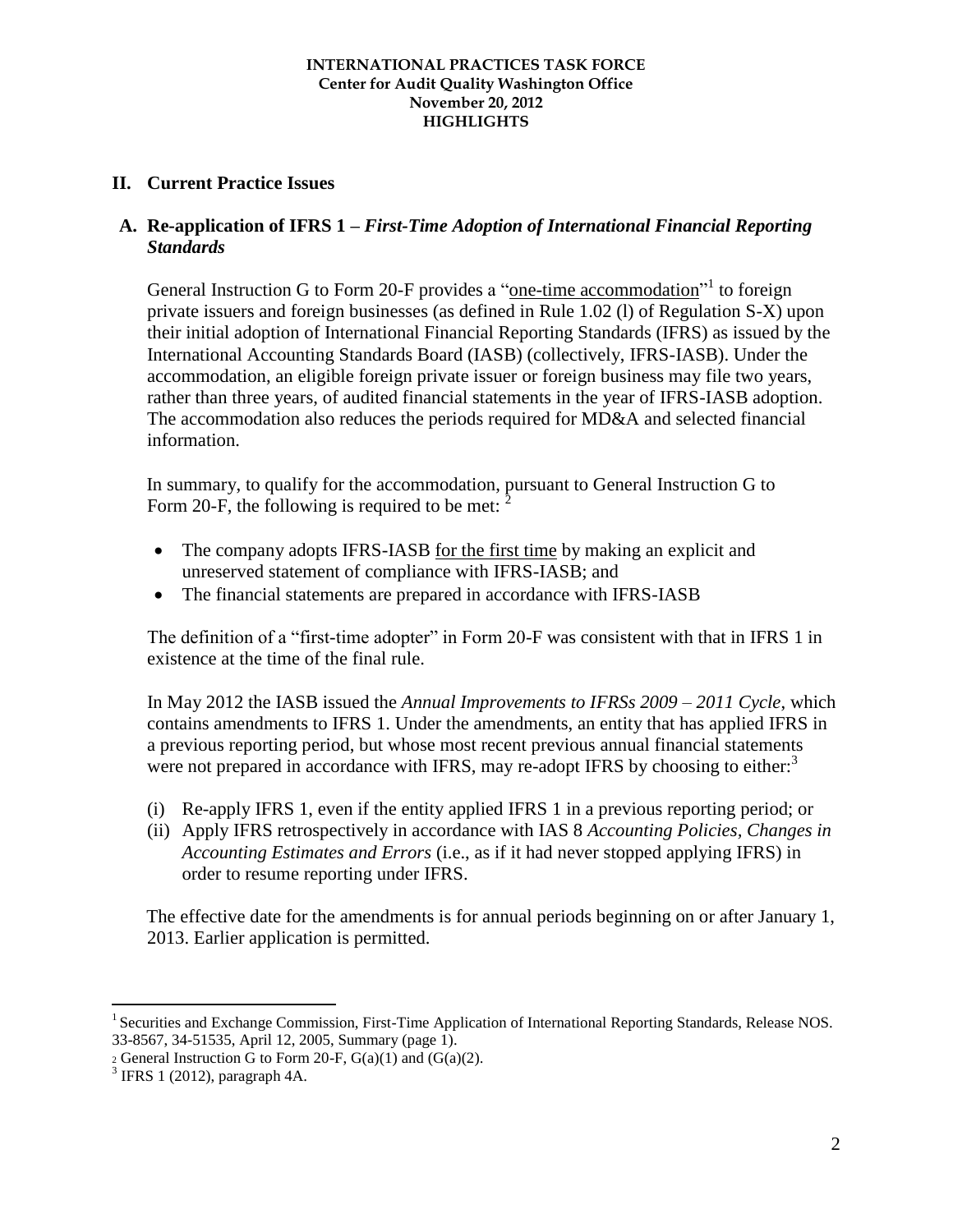The Task Force and the SEC staff noted the differences between the definitions of first-time adopter included in General Instruction G to Form 20-F and IFRS 1, as amended. This may result in new registrants and foreign businesses (as defined) having to select a much earlier date of transition to IFRS than what IFRS permits in order to meet SEC filing requirements. The SEC staff indicated that it is generally receptive to permitting, and is willing to consider, the application of the accommodation provided in General Instruction G where an entity qualifies as a repeat first-time adopter based upon the amended definition and elects to reapply the transition provisions of IFRS 1 rather than apply IFRS retrospectively as if it had never stopped applying IFRS in order to resume reporting under IFRS. The ultimate determination will depend on the specific facts and circumstances. Registrants that wish to apply the accommodation in General Instruction G under these circumstances should consult with the staff prior to filing.

### **B. Regulation S-X, Rule 3-05 - One year of significant acquiree financial statements with a basis of IFRS as issued by the IASB**

Separate financial statements of significant acquirees are required to be provided in accordance with S-X Rule 3-05 in registration statements of foreign private issuers and domestic registrants, if certain significance thresholds are met. Additionally, domestic registrants are required by Form 8-K to include acquiree financial statements for completed acquistions for the periods required by S-X Rule 3-05, if the significance levels are met.

If significance is met at equal to or greater than 20% and less than 40%, one year of acquiree financial statements is required. Significance is required to be measured on an IFRS as issued by the IASB (IFRS-IASB) basis for IFRS-IASB filers and on a US GAAP basis for all other filers. Financial statements can be provided for a "foreign business" (as defined in S-X Rule 1-02(l)) on either a local GAAP basis, IFRS- IASB basis, or a US GAAP basis. A quantified reconciliation to US GAAP is required for foreign business financial statements prepared on basis other than US GAAP or IFRS-IASB, if significance exceeds 30%.

Comparative information under IFRS-IASB is specifically required by paragraphs 38 and 39 of IAS 1, *Presentation of Financial Statements*. Furthermore, IFRS 1.21 requires that to comply with IAS 1, an entity's first IFRS financial statements shall include at least three statements of financial position, two statements of comprehensive income, two separate income statements (if presented), two statements of cash flows and two statements of changes in equity and related notes, including comparative information.

The SEC staff allows in situations where only one year is required by Rule 3-05, for the audit report to include a qualification under IFRS or home-country GAAP solely for the absence of the comparative prior year financial statements. Section V.C. of the staff's publication of the *International Financial Reporting and Disclosure Issues in the Division of Corporation Finance* provides for this relief as follows: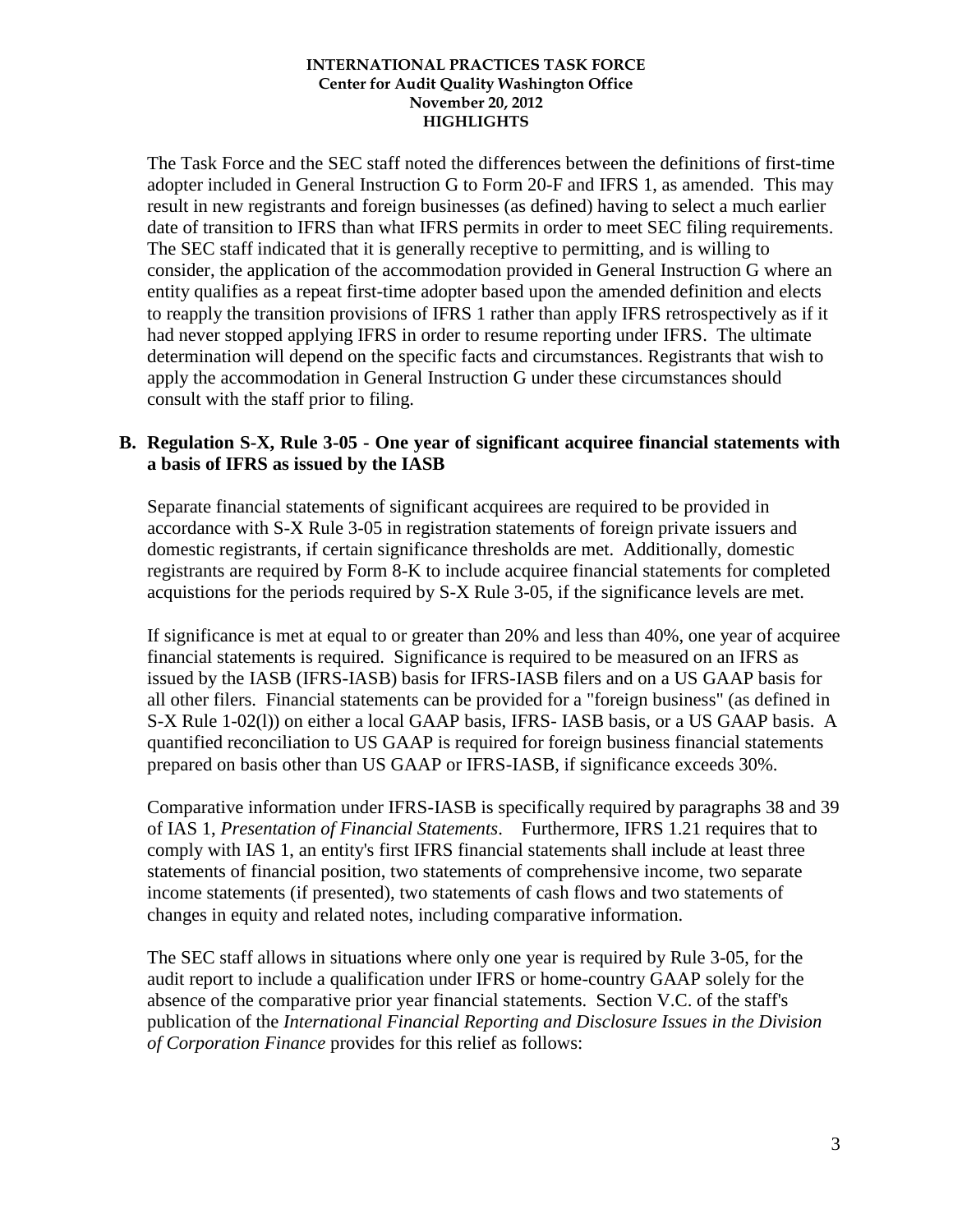"Under Rule 3-05 of Regulation S-X, the period for which audited financial statements must be presented for a recently acquired business varies from one to three years depending upon its significance to the registrant. Some systems of GAAP, such as IFRS, specifically require prior year comparative financial statements to be presented when the most recent fiscal year is presented.

In situations where only one year is required by Rule 3-05, the staff would not object if the audit report includes a qualification under IFRS or home-country GAAP solely for the absence of comparative prior year financial statements."

Instruction G to Form 20-F allows a foreign private issuer that is a first-time adopter of IFRS-IASB to file in applicable filings only two years (the current year or "IFRS Adoption Year" and the prior comparative year or "IFRS Transition Year") of financial statements prepared in accordance with IFRS-IASB, with appropriate related disclosures. (This same guidance is applicable to a first-time adopter of IFRS-IASB that qualifies as a foreign business.) The foreign private issuer (or foreign business) must adopt IFRS-IASB for the first time by an explicit and unreserved statement of compliance with IFRS-IASB. Such compliance must be unreservedly and explicitly stated in the notes to the financial statements and the auditor's report must include an opinion on whether the financial statements comply with IFRS-IASB.

A question arises as to whether the SEC staff's accommodation to allow an exception in an audit report for the absence of a prior comparative year would also be applicable to a set of financial statements which includes an exception in the audit report for the absence of the current year or IFRS Adoption Year.

Example: Assume that a calendar year-end registrant consummated an acquisition of a foreign business in April, 2012 that was significant at a level greater than 30% and less than 40%, measured on an IFRS-IASB or US GAAP basis, as required by the rules. The foreign business acquiree has prepared local GAAP financial statements as of and for the year ended December 31, 2011and has not previously published IFRS-IASB financial statements.

The company could satisfy its S-X Rule 3-05 financial statement requirements by:

- Presenting one year of local GAAP financial statements for the acquiree, reconciled to U.S. GAAP under Item 17 of Form 20-F.
- Presenting audited financial statements for two years of IFRS-IASB financial statements for 2011 and 2010 and a transition balance sheet at January 1, 2010 in accordance with IFRS 1, and the reconciliation disclosures required by IFRS 1.

The registrant is proposing to have the acquiree prepare financial statements that would present one year IFRS-IASB financial statements as of and for the year ended December 31, 2011, with an IFRS transition date of January 1, 2011 (i.e., a balance sheet as of December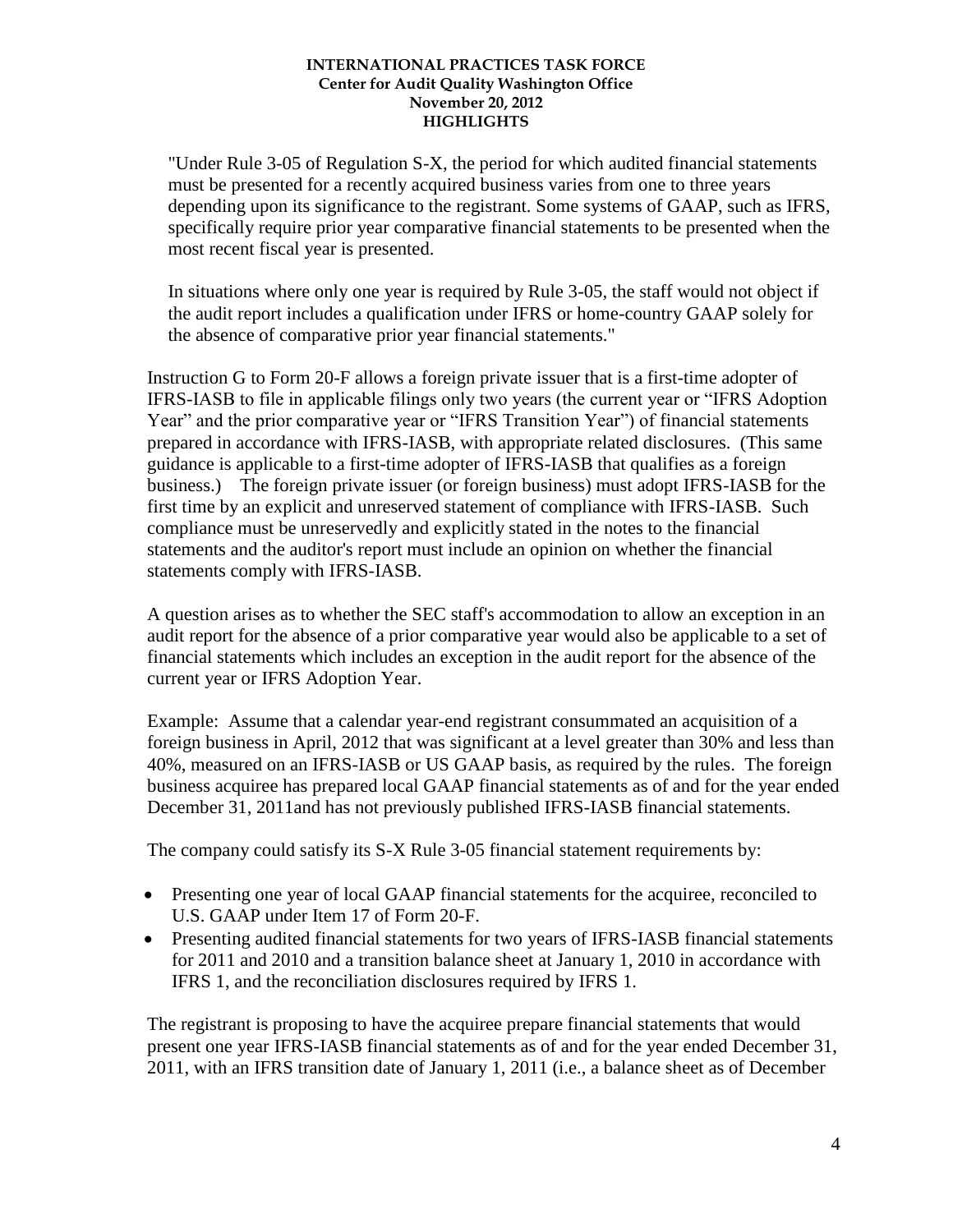31, 2011; statements of comprehensive income, stockholders equity and cash flows for the year ended December 31, 2011; and, a transition balance sheet as of January 1, 2011), and all the reconciliation disclosures required by IFRS 1. Registrants should also consider the need for cautionary language that discusses the risks of preparing financial statements in advance of an IFRS adoption date (See Q 6 in Appendix B of the May 2005 IPTF Highlights, http://thecaq.org/iptf/pdfs/highlights/2005\_0517\_IPTF\_HLs.pdf.). A qualified audit report would also be included related to the financial statements for the absence of the "IFRS Adoption Year."

In situations where only one year is required by Rule 3-05, the staff indicated that it would not object if the audit report includes a qualification under IFRS solely for the absence of the IFRS Adoption Year financial statements. The staff views this accommodation as consistent with their prior policy of allowing an exception for the absence of the prior comparative year financial statements.

### **C. Transition guidance for adoption of IFRS No. 10** *Consolidated Financial Statements,*  **IFRS No. 11** *Joint Arrangements* **and IFRS No. 12** *Disclosure of Interests in Other Entities*

IFRS 10, IFRS 11 and IFRS 12 require companies to adjust comparative periods retrospectively if the conclusion reached at the date of initial application (which is the beginning of the period of adoption) is different under previous IFRS guidance. As preparers began considering the adoption of IFRS 10, IFRS 11, and IFRS 12, commentators shared their view that retrospective application would be burdensome in many circumstances, particularly for multiple prior periods where information may be difficult to obtain.

In June, 2012, the IASB issued amendments to IFRS 10, IFRS 11 and IFRS 12 revising the transition guidance to provide relief from full retrospective application. As a result of the amendment, an entity need only make a retrospective adjustment for the annual period immediately preceding the date of initial application of these new standards (the "Immediately Preceding Period"). Additionally, under the amendment, an entity may present adjusted comparative information for any earlier periods presented, but is not required to do so. If an entity presents unadjusted comparative information for any earlier periods, it shall clearly identify the information that has not been adjusted, state that it has been prepared on a different basis, and explain that basis.

The impact of these amendments is particularly relevant to SEC foreign private issuers that are required to present audited statements of income, cash flows and equity for three periods, and also present five years of comparative financial information in the table of selected financial data.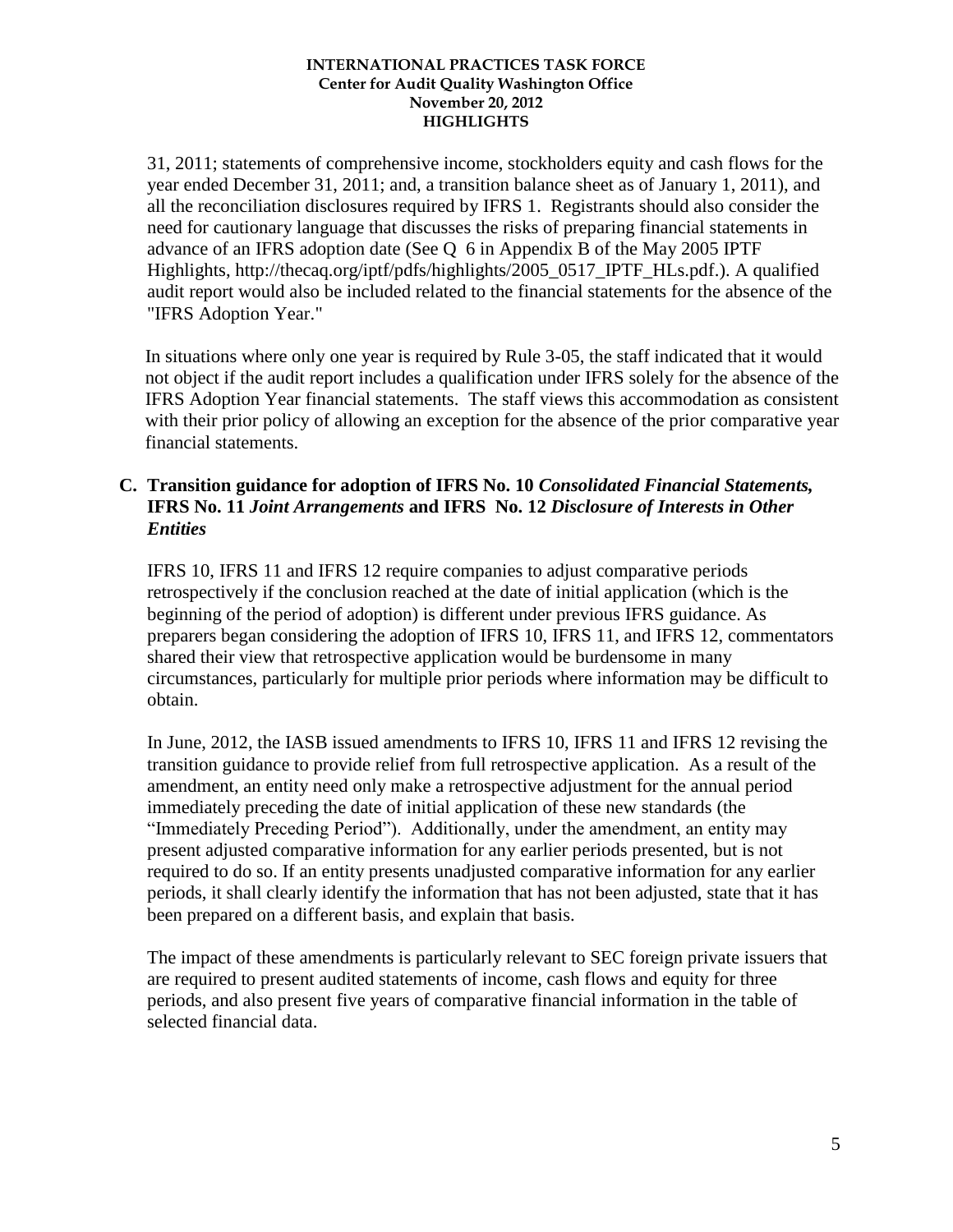The staff has indicated that it will not require restatement of the earlier periods presented beyond the Immediately Preceding Period for IFRS 10, IFRS 11 and IFRS 12.

However, the staff would expect that it be made clear on the face of the financial statements that the earlier periods have not been adjusted (e.g., through a footnote reference or otherwise). In addition, appropriate transparency should be provided in the table of five years of selected financial data and MD&A such that it is clear which periods have been retroactively adjusted and which periods have not been adjusted.

# **D. Monitoring Inflation in Certain Countries**

### Introduction

Registrants are responsible for monitoring inflation in countries in which they have operations. Application of "highly-inflationary" accounting as defined by ASC 830 is a judgment to be made by the financial statement preparer. The approach and the related assumptions used to monitor country inflation rates are described below. Under ASC paragraph 830-10-45-12, the determination of a highly-inflationary economy begins by calculating the cumulative inflation rate for the three-year period that precedes the beginning of the reporting period, including interim reporting periods. If that calculation results in a cumulative inflation rate in excess of 100%, the economy should be considered highly-inflationary in all instances. However, if that calculation results in the cumulative rate being less than 100%, historical inflation rate trends and other pertinent factors should be considered.

The Task Force discussed three-year cumulative inflation rates for certain countries. Countries were categorized as follows:

1. Countries with three-year cumulative inflation rates exceeding 100%

2. Countries where the three-year cumulative inflation rates had exceeded 100% in recent years

3. Countries (a) with three-year cumulative inflation rates between 70% and 100%; (b) where the last known three-year cumulative inflation rates previously exceeded 100% and current actual inflation data has not been obtained; or (c) with a significant increase in inflation during the current period

### Description of how inflation rates are calculated

For all countries, data is extracted from the International Monetary Fund ("IMF") website. IMF data is extracted from www.imf.org as follows: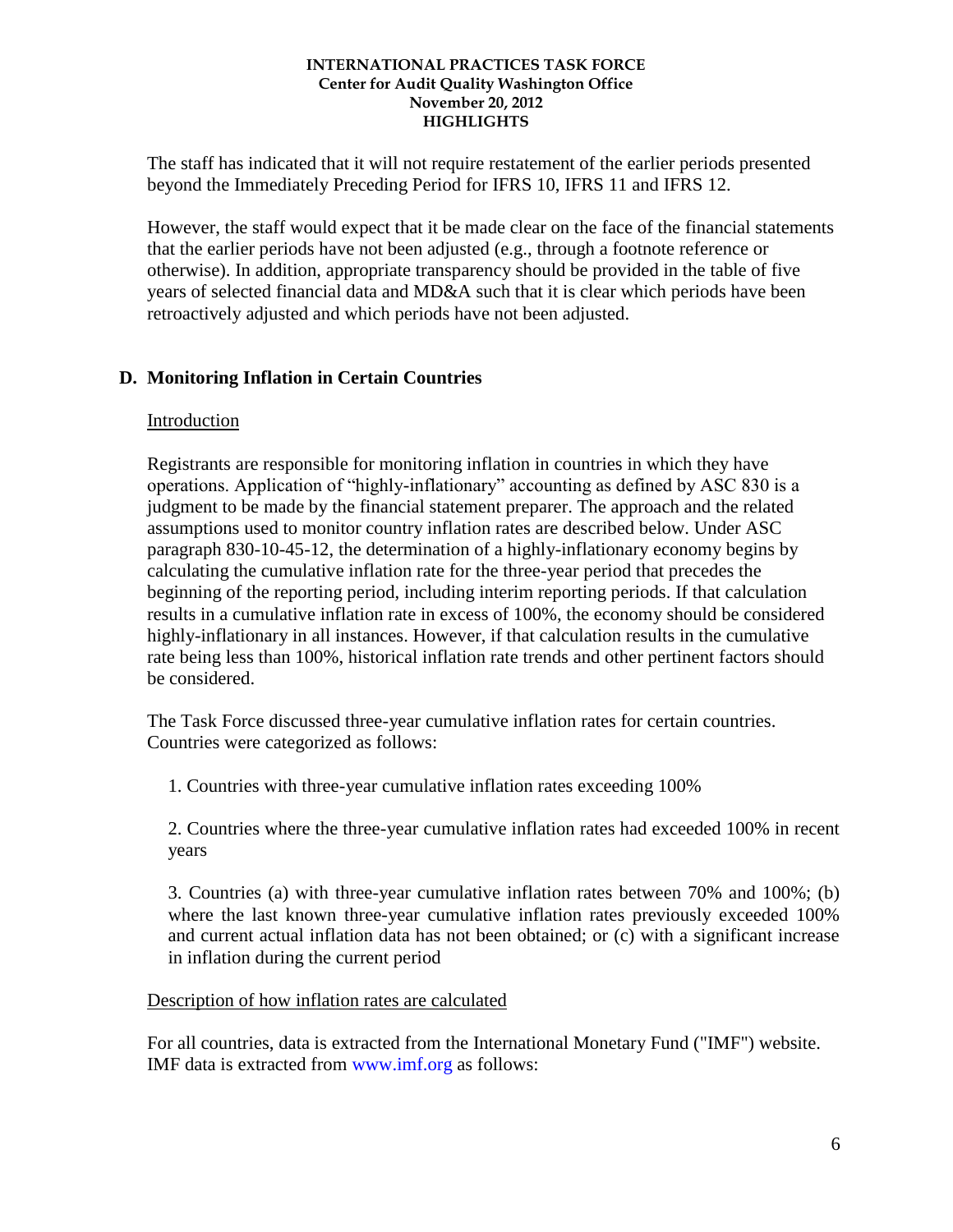On the home page, click the "Data and Statistics" tab, then click:

- "World Economic Outlook Databases (WEO)" link
	- Select the most recent database
	- Select "By Countries (country-level data)"
		- Select "All Countries", then click the "continue" button.
			- Select "Inflation, end of period consumer prices" (both the index and percent change)
				- Select a date range (e.g., 2008-2012); click "prepare report" and a table is produced with the data; click the "download" link to export to excel. The data table includes the actual and estimated end of period price indices for each country.

The IMF World Economic Outlook ("WEO") report estimates inflation when actual inflation data has not been obtained. The text of the report describes the assumptions and conventions used for the projections in the WEO. The data that are estimated are highlighted. While the IMF data has limitations (projected inflation data and varying dates through which actual data is included in the table), the calculated three-year cumulative inflation allows us to determine which country's calculations require further analysis.

Note: From time to time the WEO refines or updates previously reported actual Consumer Price Index (hereafter referred to as "Index" or "CPI") data for certain countries.

Using the downloaded table, the three-year cumulative inflation rate is calculated as follows (assuming the current year is end of year 2011): (2011 End of Year CPI– 2008 End of Year CPI) / 2008 End of Year CPI

For certain countries, month-end CPI is obtained from each country's respective central bank website or other publicly available information. Often, that data must be converted because of differences in presentation or other reasons (for example, some countries have reset their base index back to 100 during recent years). Once the data has been converted to an end of period price based on a consistent index, the same calculation described above is used to calculate the three-year cumulative inflation rate. Using the central bank inflation data also has limitations. While it is often more current than the IMF data, each country releases its inflation data at different times. Finally, some countries' central banks do not currently publish inflation data.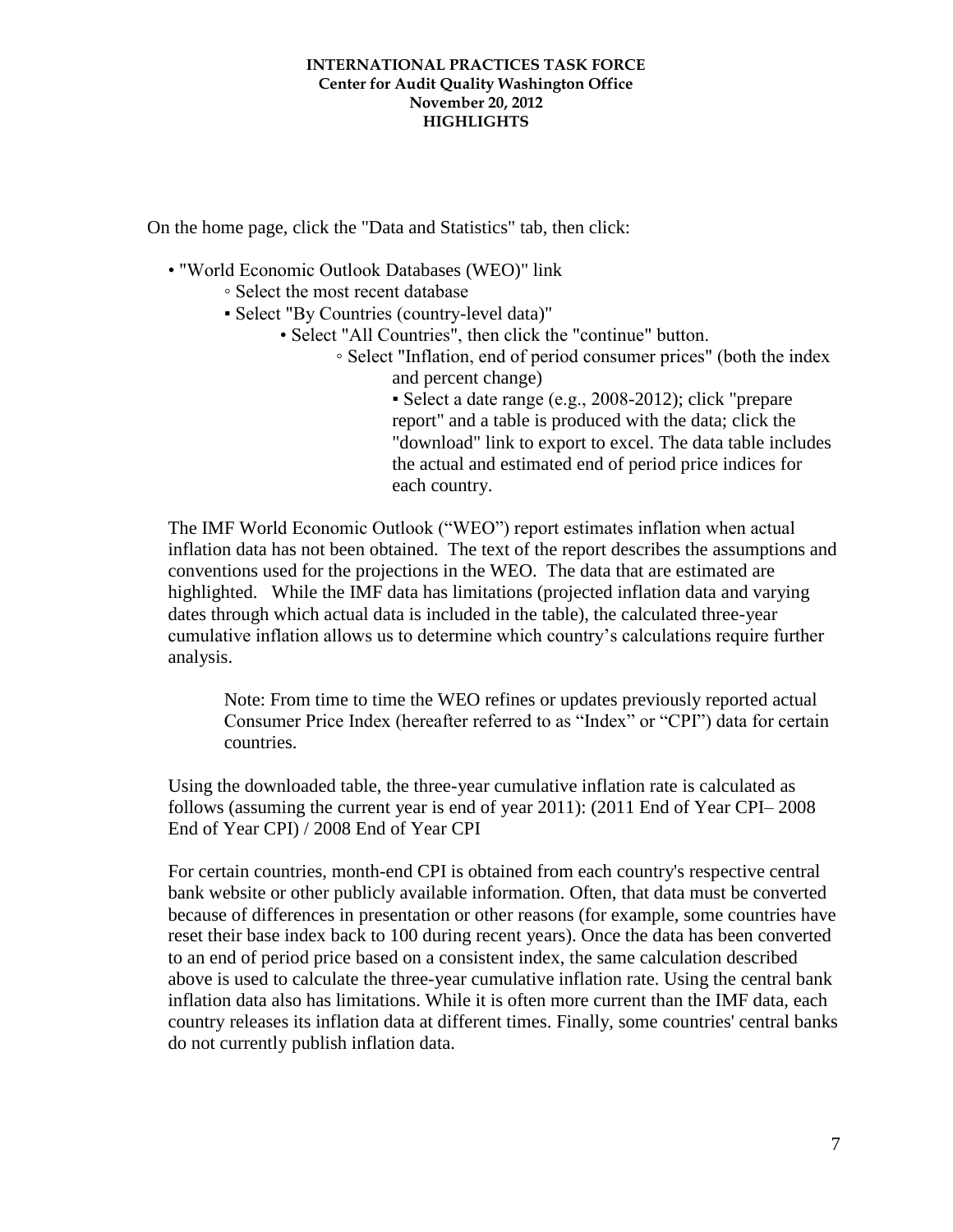The following information, based on the WEO Database – October 2012, is provided to assist registrants in applying the US GAAP guidance in determining which countries are considered highly-inflationary:

### **1. Countries with three-year cumulative inflation rates exceeding 100%**

 **Belarus -** The three-year cumulative inflation rate for September 30, 2012 of Belarus was 153%, while the three-year cumulative rate is projected to be 193% by the end of 2012.

The staff would expect registrants to continue to treat the economy of Belarus as highly-inflationary. [See November 22, 2011 IPTF Highlights Excerpt Link http://www.thecaq.org/iptf/pdfs/highlights/2011\_November [22\\_IPTF\\_JointMeetingHLs.pdf\]](http://www.thecaq.org/iptf/pdfs/highlights/2011_November%2022_IPTF_JointMeetingHLs.pdf).

 **South Sudan** – South Sudan, which became independent of Sudan in July 2011, became a member of the IMF since the release of the April 2012 WEO report. Index data is available beginning in 2010, and South Sudan's data was included in Sudan's index through July 9, 2011. Although data is not yet available to calculate a three-year cumulative inflation rate, the index increased 66% in 2011 compared with 2010 and 2012 is projected to increase 60%. The two-year cumulative inflation rate is projected to be 166% by the end of 2012.

The staff would expect registrants to begin treating the economy of South Sudan as highly-inflationary no later than the first reporting period beginning on or after January 1, 2013.

# **2. Countries where the three-year cumulative inflation rates had exceeded 100% in recent years**

• **Venezuela** - The three-year cumulative inflation rate for Venezuela was estimated to be 103% for 2011 and the three-year cumulative inflation rate at the end of 2012 is projected to be 98%.

The staff would expect registrants to continue to treat the economy of Venezuela as highly-inflationary.

• **Democratic Republic of Congo** - The three-year cumulative inflation rate for The Democratic Republic of the Congo was 95% for 2011. The IMF projects the three-year cumulative inflation rate to drop to less than 40% by the end of 2012.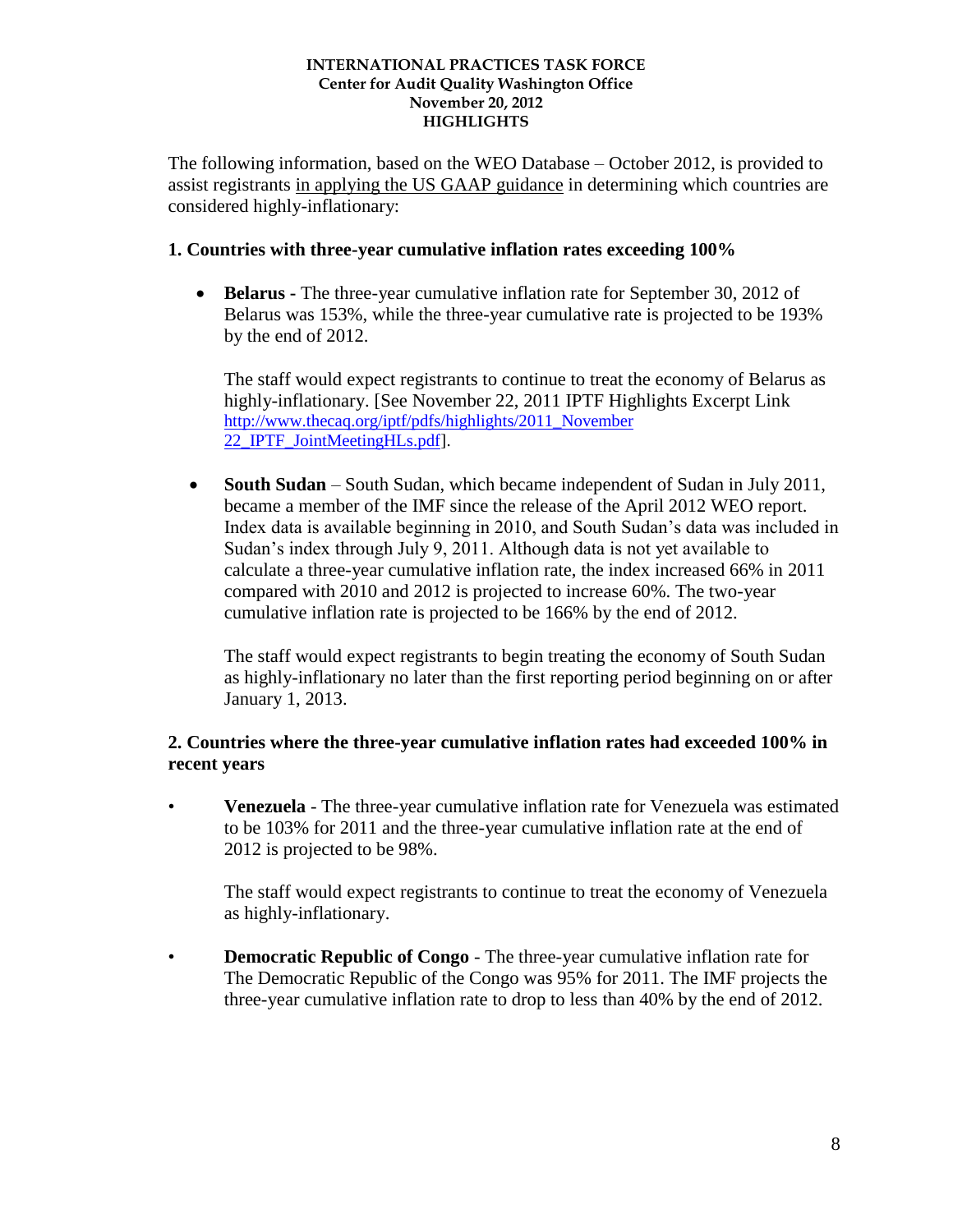The staff expects registrants to cease treating the economy of the Democratic Republic of Congo as highly-inflationary no later than the first reporting period beginning on or after January 1, 2013.

**3. Countries (a) with projected three-year cumulative inflation rates between 70% and 100%; (b) where the last known three-year cumulative inflation rates previously exceeded 100% and current actual inflation data has not been obtained; or (c) with a significant increase in inflation during the current period** 

### *(a) Countries with projected three-year cumulative inflation rates between 70% and 100%*

- **Ethiopia**  The index increased 36% from 2010 to 2011 after a 15% increase from 2009 to 2010; the three-year cumulative inflation rate is projected to be 82% by the end of 2012.
- **Islamic Republic of Iran** The index increased 22% from 2010 to 2011 after a 20% increase from 2009 to 2010; the three year cumulative inflation rate is projected to be 78% by the end of 2012.
- **Sudan** The index is estimated to have increased by 19% from 2010 to 2011 after a 15% increase from 2009 to 2010; the three year cumulative inflation rate is projected to be 76% by the end of 2012. Sudan's data for 2011 excludes South Sudan after July 9, 2011. Projections for 2012 and onward pertain to the current Sudan.

# *(b) Countries where the last known three-year cumulative inflation rates previously exceeded 100% and current actual inflation data has not been obtained*

None.

# *(c) Countries with a significant increase in inflation during 2012*

- **Guinea –** The index increased 19% from 2010 to 2011 after a 21% increase from 2009 to 2010; the three year cumulative inflation rate is expected to be 61% by the end of 2012.
- **Yemen** The index is estimated to have increased 23% from 2010 to 2011 after an estimated 12% increase from 2009 to 2010; the three year cumulative inflation rate is projected to be 58% by the end of 2012.

# **Notes:**

# **Argentina**

Argentina had an estimated three year cumulative inflation rate of 31% in 2011 and the three year cumulative inflation rate is projected to be 33% by the end of 2012.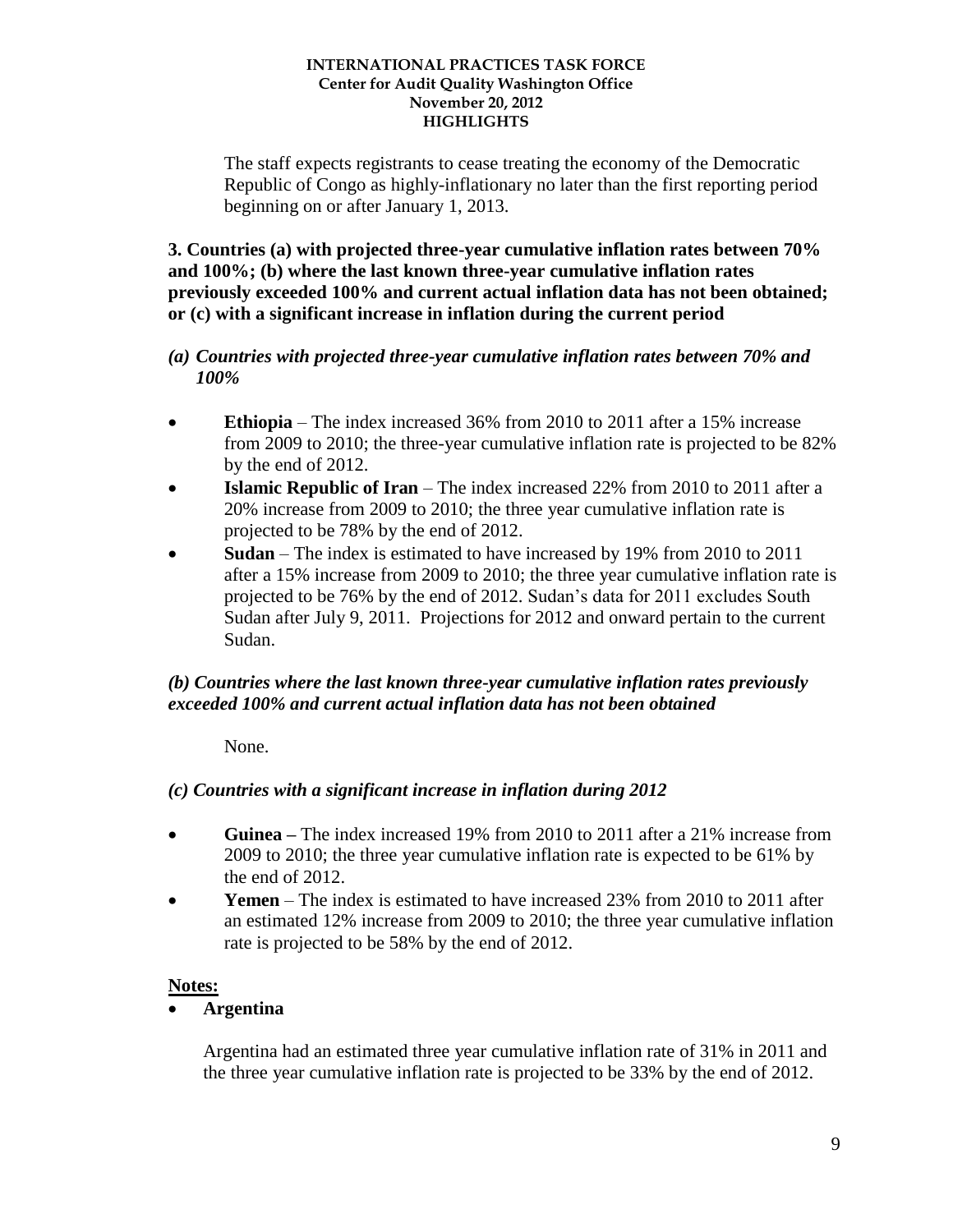Although not appearing in any of the lists above, Argentina is highlighted in the [WEO report](http://www.imf.org/external/pubs/ft/weo/2012/01/weodata/weorept.aspx?sy=2010&ey=2017&scsm=1&ssd=1&sort=country&ds=.&br=1&c=213&s=PCPI%2CPCPIPCH%2CPCPIE%2CPCPIEPCH&grp=0&a=&pr1.x=59&pr1.y=9) as follows:

Figures are based on Argentina's official GDP and consumer price index (CPI-GBA) data. The IMF has called on Argentina to adopt remedial measures to address the quality of the official GDP and CPI-GBA data. The IMF staff is also using alternative measures of GDP growth and inflation for macroeconomic surveillance, including data produced by private analysts, which have shown significantly lower real GDP growth than the official data since 2008, and data produced by provincial statistical offices and private analysts, which have shown considerably higher inflation figures than the official data since 2007.

Developments resulting from the IMF's efforts to address the quality of the official data should continue to be monitored.

The SEC staff has noted the IMF's concerns on the accuracy of the CPI-GBA data. Given the apparent lack of any other objectively verifiable inflation data, and the relatively low level of reported three-year cumulative inflation, the SEC staff has not observed data to date that would support Argentina being considered highlyinflationary in 2012. The Task Force intends to continue to monitor the situation in Argentina.

# **Countries not analyzed in the IMF WEO report**

There may be additional countries with three-year cumulative inflation rates exceeding 100% or that should be monitored which are not included in the above analysis because the sources used to compile this list do not include inflation data for all countries or current inflation data. For example, countries that are not members of the IMF are not included in the WEO reports.

### **E. Satisfying the Registration Statement Requirements for Restated Financial Statements with IFRS-IASB financial information**

The Task Force discussed the interaction between (1) the requirements for restated financial statements (e.g. Form F-1, Item  $4A(b)(2)$ ; Form F-3, Item  $5(b)(1)(ii)$ ; Form F-4, Item  $10(c)(2)$ ) to be included (or incorporated by reference) in a registration statement in circumstances where there has been a retroactive accounting change reported in a subsequent interim period that will require a material retroactive restatement of comparative annual periods in financial statements to be issued in the future and (2) the IAS 10, *Events after the Reporting Period,* requirement to have a single authorized for issue date for evaluating adjusting and non-adjusting subsequent events.